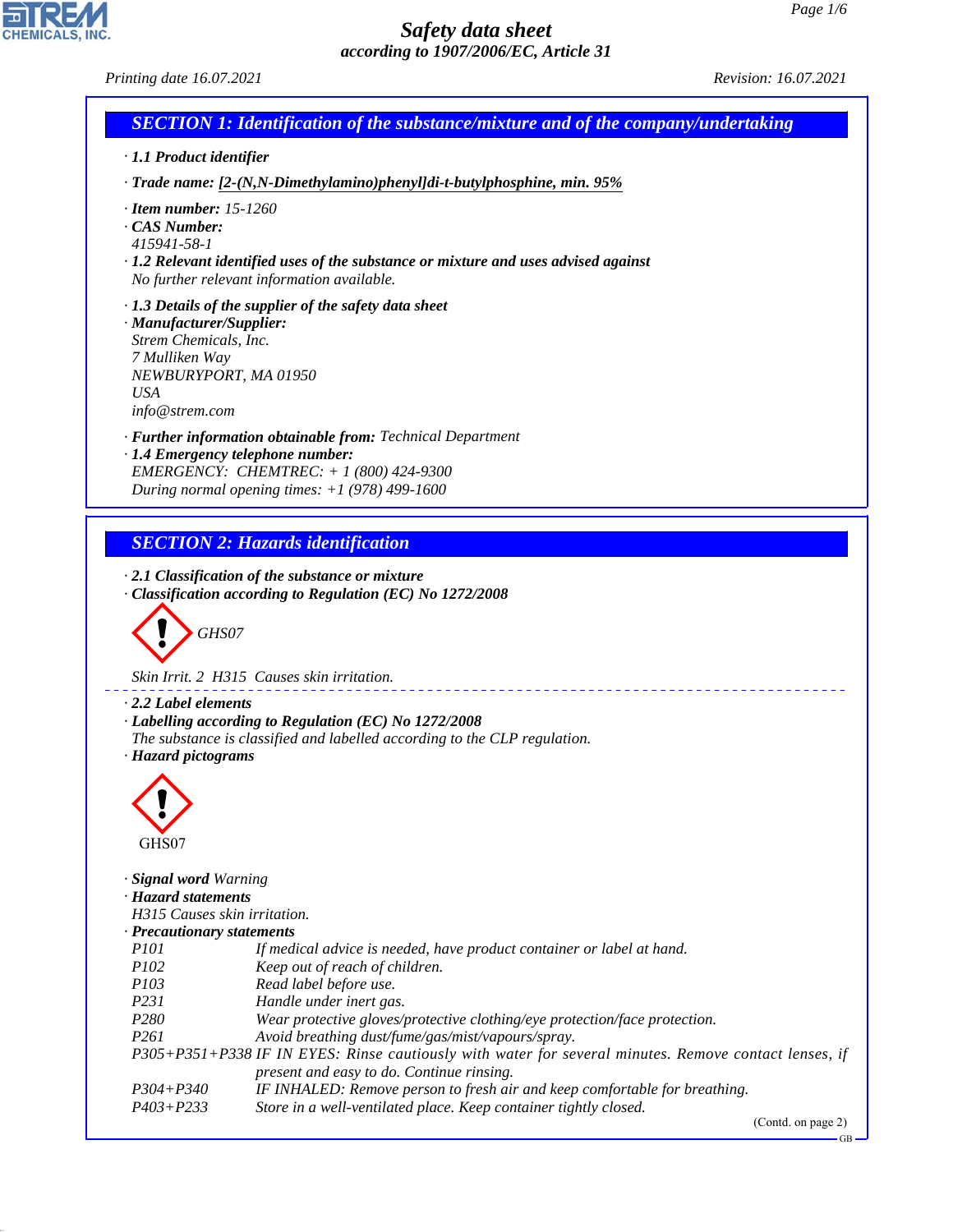*Printing date 16.07.2021 Revision: 16.07.2021*

*Trade name: [2-(N,N-Dimethylamino)phenyl]di-t-butylphosphine, min. 95%*

(Contd. of page 1)

- *· 2.3 Other hazards*
- *· Results of PBT and vPvB assessment*
- *· PBT: Not applicable.*
- *· vPvB: Not applicable.*

#### *SECTION 3: Composition/information on ingredients*

- *· 3.1 Chemical characterisation: Substances*
- *· CAS No. Description*
- *415941-58-1 [2-(N,N-Dimethylamino)phenyl]di-t-butylphosphine, min. 95%*

 *amphos*

#### *SECTION 4: First aid measures*

- *· 4.1 Description of first aid measures*
- *· After inhalation: In case of unconsciousness place patient stably in side position for transportation.*
- *· After skin contact: Immediately wash with water and soap and rinse thoroughly.*
- *· After eye contact: Rinse opened eye for several minutes under running water. Then consult a doctor.*
- *· After swallowing: If symptoms persist consult doctor.*
- *· 4.2 Most important symptoms and effects, both acute and delayed No further relevant information available.*
- *· 4.3 Indication of any immediate medical attention and special treatment needed*
- *No further relevant information available.*

#### *SECTION 5: Firefighting measures*

- *· 5.1 Extinguishing media*
- *· Suitable extinguishing agents: Use fire extinguishing methods suitable to surrounding conditions.*
- *· 5.2 Special hazards arising from the substance or mixture No further relevant information available.*
- *· 5.3 Advice for firefighters*
- *· Protective equipment: No special measures required.*

#### *SECTION 6: Accidental release measures*

- *· 6.1 Personal precautions, protective equipment and emergency procedures Not required.*
- *· 6.2 Environmental precautions: Do not allow to enter sewers/ surface or ground water.*
- *· 6.3 Methods and material for containment and cleaning up: Ensure adequate ventilation.*
- *· 6.4 Reference to other sections*
- *See Section 7 for information on safe handling.*
- *See Section 8 for information on personal protection equipment.*

*See Section 13 for disposal information.*

### *SECTION 7: Handling and storage*

- *· 7.1 Precautions for safe handling Ensure good ventilation/exhaustion at the workplace. · Information about fire - and explosion protection: No special measures required.*
- *· 7.2 Conditions for safe storage, including any incompatibilities*

*· Storage:*

44.1.1

- *· Requirements to be met by storerooms and receptacles: No special requirements.*
- *· Information about storage in one common storage facility: Not required.*

(Contd. on page 3)

GB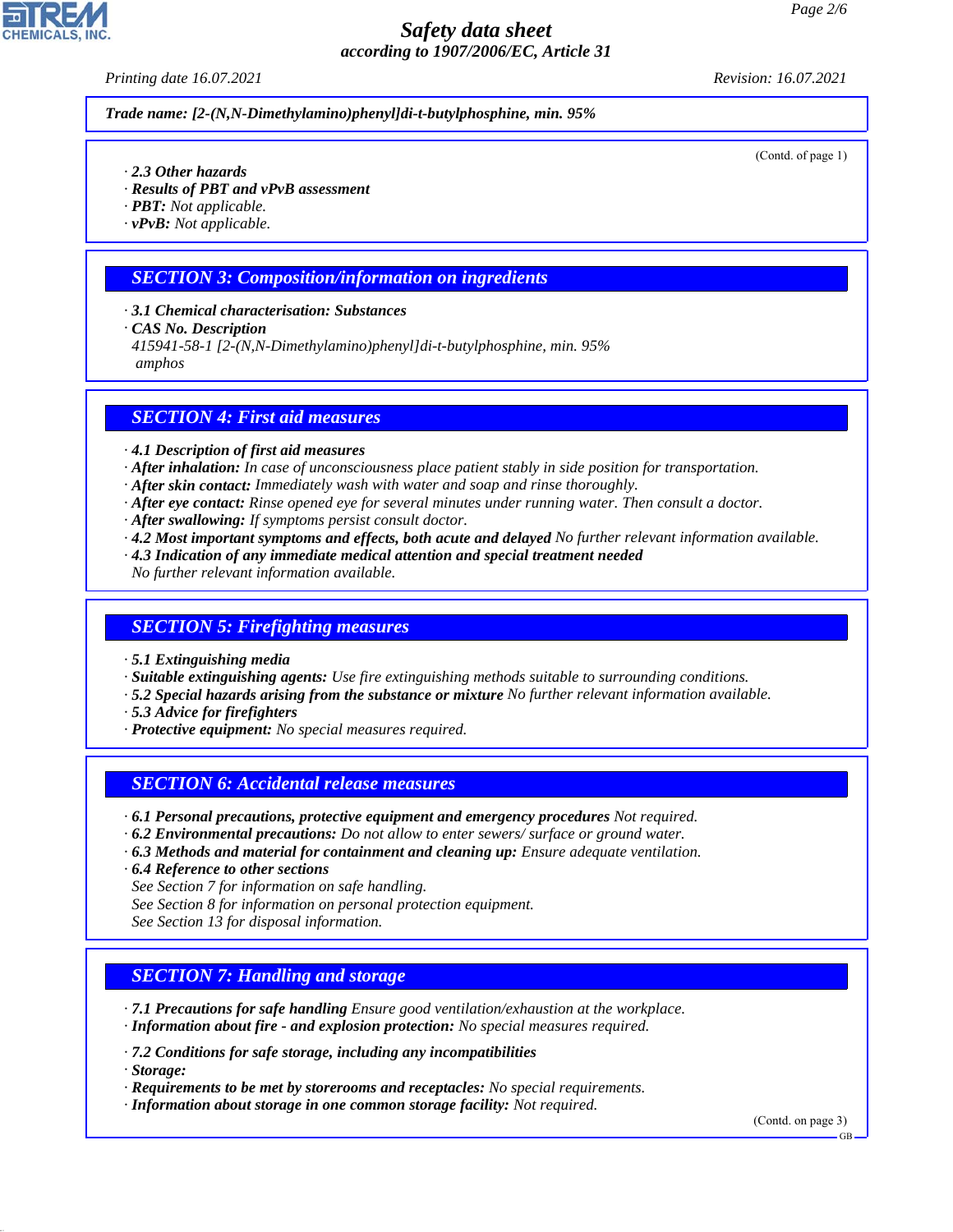*Printing date 16.07.2021 Revision: 16.07.2021*

*Trade name: [2-(N,N-Dimethylamino)phenyl]di-t-butylphosphine, min. 95%*

- *· Further information about storage conditions: None.*
- *· 7.3 Specific end use(s) No further relevant information available.*

#### *SECTION 8: Exposure controls/personal protection*

- *· Additional information about design of technical facilities: No further data; see item 7.*
- *· 8.1 Control parameters*
- *· Ingredients with limit values that require monitoring at the workplace: Not required.*
- *· Additional information: The lists valid during the making were used as basis.*
- *· 8.2 Exposure controls*
- *· Personal protective equipment:*
- *· General protective and hygienic measures:*
- *Keep away from foodstuffs, beverages and feed. Immediately remove all soiled and contaminated clothing Wash hands before breaks and at the end of work.*
- *Avoid contact with the skin.*
- *Avoid contact with the eyes and skin.*
- *· Respiratory protection:*

*In case of brief exposure or low pollution use respiratory filter device. In case of intensive or longer exposure use self-contained respiratory protective device.*

*· Protection of hands:*



44.1.1

\_S*Protective gloves*

*The glove material has to be impermeable and resistant to the product/ the substance/ the preparation. Due to missing tests no recommendation to the glove material can be given for the product/ the preparation/ the chemical mixture.*

*Selection of the glove material on consideration of the penetration times, rates of diffusion and the degradation · Material of gloves*

*The selection of the suitable gloves does not only depend on the material, but also on further marks of quality and varies from manufacturer to manufacturer.*

*· Penetration time of glove material*

*The exact break through time has to be found out by the manufacturer of the protective gloves and has to be observed.*

*· Eye protection: Safety glasses*

| .9.1 Information on basic physical and chemical properties<br><b>General Information</b> |                                |
|------------------------------------------------------------------------------------------|--------------------------------|
| $\cdot$ Appearance:                                                                      |                                |
| Form:                                                                                    | Powder                         |
| Colour:                                                                                  | Light brown                    |
| $\cdot$ Odour:                                                                           | <i><u><b>Odourless</b></u></i> |
| • Odour threshold:                                                                       | Not determined.                |
| $\cdot$ pH-value:                                                                        | Not applicable.                |
| $\cdot$ Change in condition                                                              |                                |
| Melting point/freezing point:                                                            | 50-53 °C                       |
| Initial boiling point and boiling range: Undetermined.                                   |                                |
| $\cdot$ Flash point:                                                                     | Not applicable.                |
| · Flammability (solid, gas):                                                             | Not determined.                |
|                                                                                          | (Contd. on page 4)             |

(Contd. of page 2)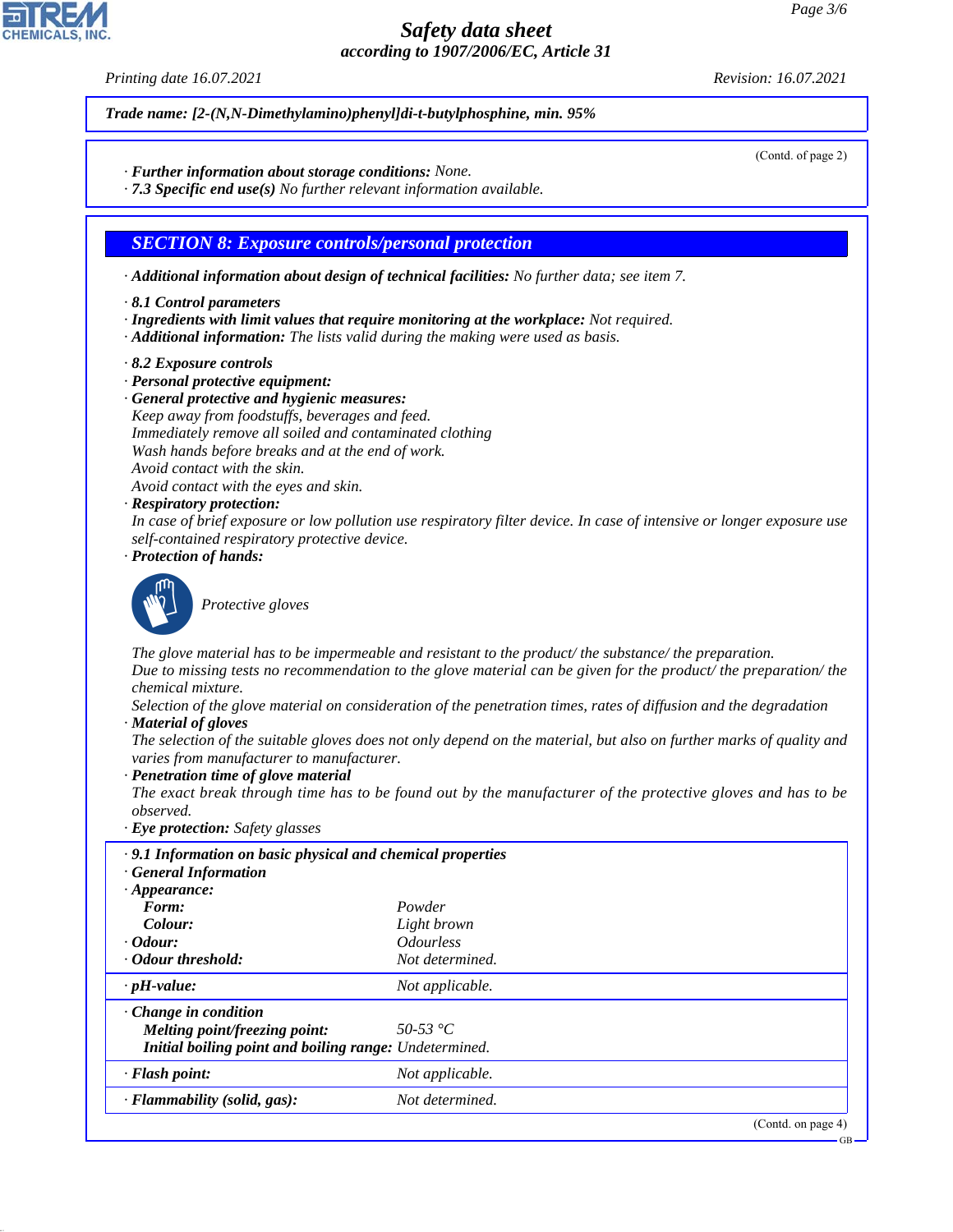*Printing date 16.07.2021 Revision: 16.07.2021*

**CHEMICALS, INC** 

| Trade name: [2-(N,N-Dimethylamino)phenyl]di-t-butylphosphine, min. 95% |  |  |  |  |
|------------------------------------------------------------------------|--|--|--|--|
|                                                                        |  |  |  |  |

|                                           | (Contd. of page 3)                            |
|-------------------------------------------|-----------------------------------------------|
| · Ignition temperature:                   |                                               |
| <b>Decomposition temperature:</b>         | Not determined.                               |
| $\cdot$ Auto-ignition temperature:        | Not determined.                               |
| $\cdot$ Explosive properties:             | Product does not present an explosion hazard. |
| · Explosion limits:                       |                                               |
| Lower:                                    | Not determined.                               |
| <b>Upper:</b>                             | Not determined.                               |
| · Vapour pressure:                        | Not applicable.                               |
| $\cdot$ Density:                          | Not determined.                               |
| · Relative density                        | Not determined.                               |
| · Vapour density                          | Not applicable.                               |
| $\cdot$ Evaporation rate                  | Not applicable.                               |
| · Solubility in / Miscibility with        |                                               |
| water:                                    | <i>Insoluble.</i>                             |
| · Partition coefficient: n-octanol/water: | Not determined.                               |
| · Viscosity:                              |                                               |
| Dynamic:                                  | Not applicable.                               |
| Kinematic:                                | Not applicable.                               |
| · Solvent content:                        |                                               |
| Organic solvents:                         | $0.0\%$                                       |
| $VOC$ (EC)                                | $0.00\%$                                      |
| <b>Solids content:</b>                    | 100.0%                                        |
| $\cdot$ 9.2 Other information             | No further relevant information available.    |

### *SECTION 10: Stability and reactivity*

*· 10.1 Reactivity No further relevant information available.*

- *· Thermal decomposition / conditions to be avoided: No decomposition if used according to specifications.*
- *· 10.3 Possibility of hazardous reactions No dangerous reactions known.*
- *· 10.4 Conditions to avoid No further relevant information available.*
- *· 10.5 Incompatible materials: No further relevant information available.*
- *· 10.6 Hazardous decomposition products: No dangerous decomposition products known.*

# *SECTION 11: Toxicological information*

*· 11.1 Information on toxicological effects*

- *· Acute toxicity Based on available data, the classification criteria are not met.*
- *· Primary irritant effect:*
- *· Skin corrosion/irritation*

*Causes skin irritation.*

44.1.1

- *· Serious eye damage/irritation Based on available data, the classification criteria are not met.*
- *· Respiratory or skin sensitisation Based on available data, the classification criteria are not met.*
- *· CMR effects (carcinogenity, mutagenicity and toxicity for reproduction)*
- *· Germ cell mutagenicity Based on available data, the classification criteria are not met.*

(Contd. on page 5) GB

*<sup>·</sup> 10.2 Chemical stability*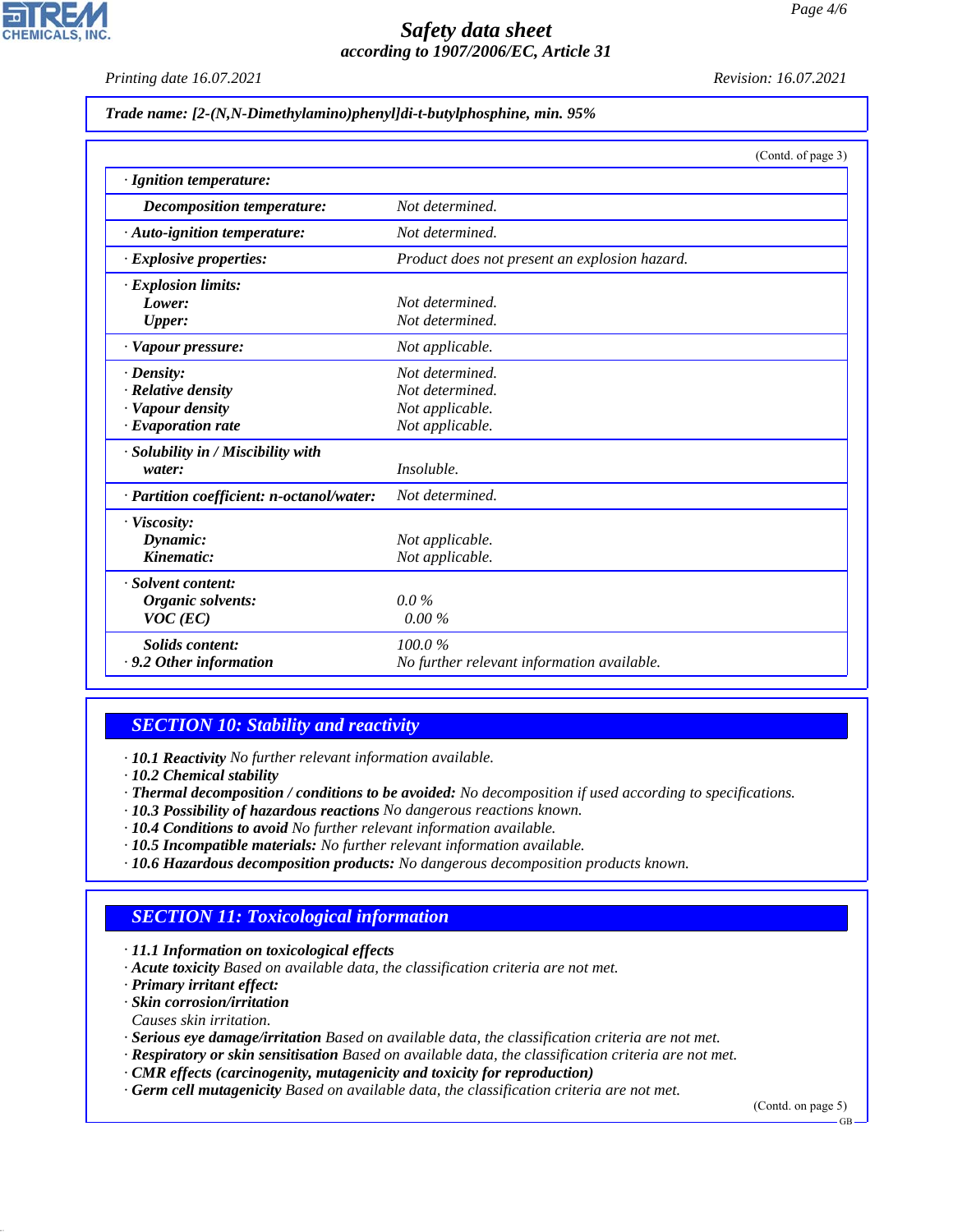*Printing date 16.07.2021 Revision: 16.07.2021*

*Trade name: [2-(N,N-Dimethylamino)phenyl]di-t-butylphosphine, min. 95%*

(Contd. of page 4)

GB

- *· Carcinogenicity Based on available data, the classification criteria are not met.*
- *· Reproductive toxicity Based on available data, the classification criteria are not met. · STOT-single exposure Based on available data, the classification criteria are not met.*
- *· STOT-repeated exposure Based on available data, the classification criteria are not met.*
- *· Aspiration hazard Based on available data, the classification criteria are not met.*

### *SECTION 12: Ecological information*

- *· 12.1 Toxicity*
- *· Aquatic toxicity: No further relevant information available.*
- *· 12.2 Persistence and degradability No further relevant information available.*
- *· 12.3 Bioaccumulative potential No further relevant information available.*
- *· 12.4 Mobility in soil No further relevant information available.*
- *· Additional ecological information:*
- *· General notes:*
- *Water hazard class 1 (German Regulation) (Self-assessment): slightly hazardous for water*

*Do not allow undiluted product or large quantities of it to reach ground water, water course or sewage system.*

- *· 12.5 Results of PBT and vPvB assessment*
- *· PBT: Not applicable.*
- *· vPvB: Not applicable.*
- *· 12.6 Other adverse effects No further relevant information available.*

#### *SECTION 13: Disposal considerations*

*· 13.1 Waste treatment methods*

*· Recommendation*

44.1.1

*Must not be disposed together with household garbage. Do not allow product to reach sewage system.*

*· Uncleaned packaging:*

*· Recommendation: Disposal must be made according to official regulations.*

### *SECTION 14: Transport information*

| $\cdot$ 14.1 UN-Number<br>ADR, ADN, IMDG, IATA                                            | not regulated   |                       |
|-------------------------------------------------------------------------------------------|-----------------|-----------------------|
| $\cdot$ 14.2 UN proper shipping name<br>· ADR, ADN, IMDG, IATA                            | not regulated   |                       |
| $\cdot$ 14.3 Transport hazard class(es)                                                   |                 |                       |
| · ADR, ADN, IMDG, IATA<br>· Class                                                         | not regulated   |                       |
| · 14.4 Packing group<br>· ADR, IMDG, IATA                                                 | not regulated   |                       |
| · 14.5 Environmental hazards:<br>$\cdot$ Marine pollutant:                                | N <sub>O</sub>  |                       |
| $\cdot$ 14.6 Special precautions for user                                                 | Not applicable. |                       |
| $\cdot$ 14.7 Transport in bulk according to Annex II of<br><b>Marpol and the IBC Code</b> | Not applicable. |                       |
|                                                                                           |                 | (Contd. on page $6$ ) |